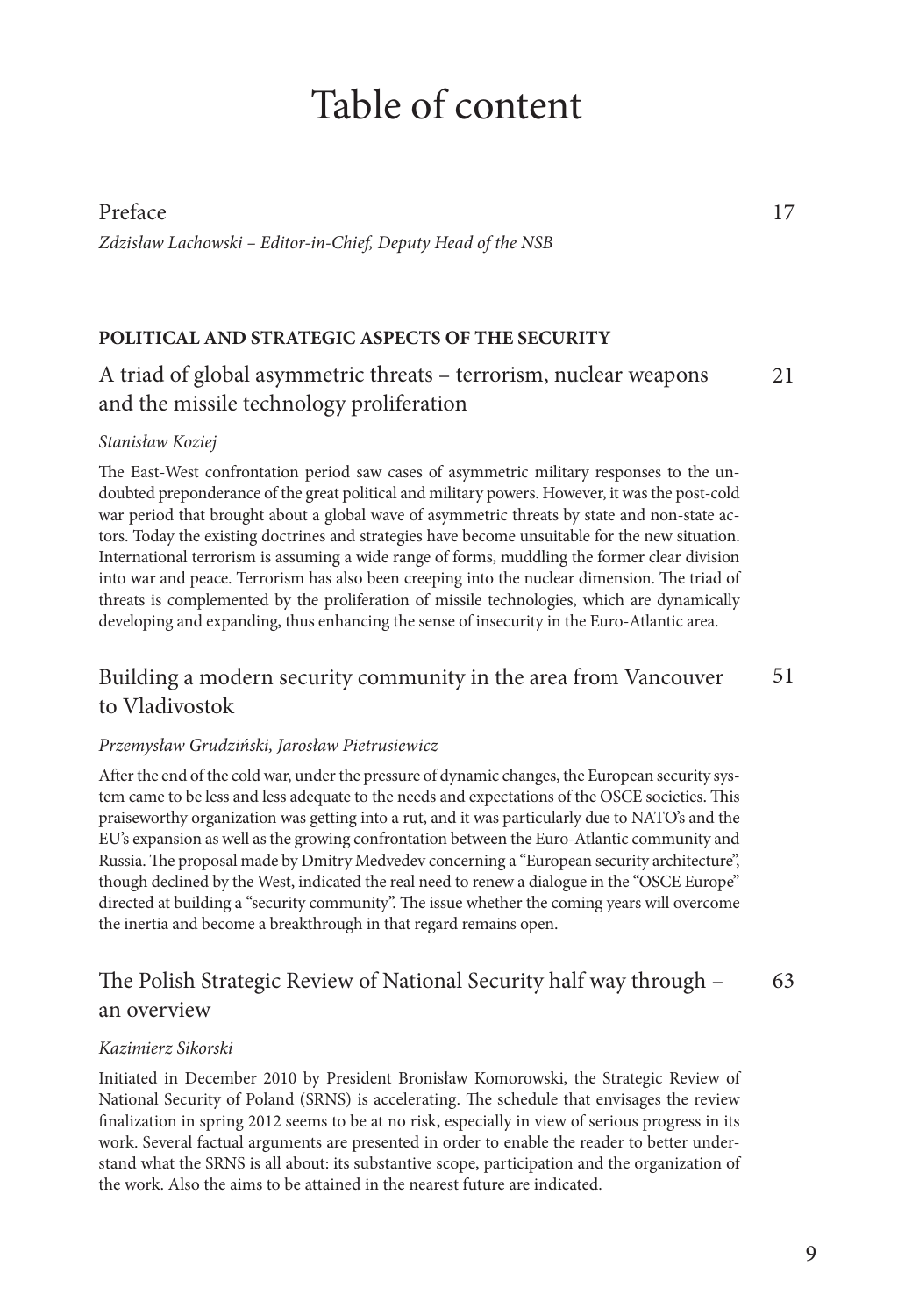# Legal-international aspects of using force in contemporary international relations

# *Paulina Piasecka*

The changing notion of sovereignty, transformations in international relations and the spreading principle of responsibility to protect result in the evolving interpretation of the right to use force in the global environment. Along with the growing complexity of factors that determine the decision to get a state or a coalition of states involved in an intervention in the third party territory, violation of its territorial integrity included, the problem of adjusting international law to the existing conditions has come into prominence. It is worthwhile to analyze those issues, taking into consideration both legal aspects and the influence of contemporary political circumstances on the interpretation of international law.

# Perspectives of NATO-Russia cooperation in the field of missile defence

# *Łukasz Kulesa*

The change of the concept of building a missile defence system, as announced by President Barack Obama in 2009, has resulted in a modification of Russia's critical standpoint. Without giving up its reservations, Moscow expressed its readiness to start a dialogue on possible cooperation. Pursuant to the decisions taken at the NATO Lisbon Summit in November 2010, the parties have begun to elaborate an agreement. Still, the talks held during the first half of 2011 showed considerable discrepancies in the parties' evaluation of missile threats as well as in the scope and rules of cooperation. Although one cannot exclude the possibility of an early breakthrough, nevertheless, it will possibly become clear just before the next year's Chicago summit whether Russia will decide to join the cooperation on NATO's terms or will choose a confrontation option.

# The US neo-isolationist symptoms

# *Przemysław Pacuła*

Isolationistic tendencies have a long history in the United States. The current popularity of this phenomenon is owed mainly to the failure of the democracy export project, which entangled the United States in two costly and long-lasting wars. An additional factor is America's economic crisis and growing debt that tripled during the past 11 years. This impacts the growing popularity of politicians who focus their programmes on the domestic affairs (Tea Party). This fact notwithstanding, the extent of US interests around the world makes it difficult to expect that the state would give up its superpower role. However, one can anticipate that the USA presence in some regions will be reduced (due to financial reasons). As Asia has been gaining in importance in the US policy, this change may adversely affect the European countries, including Poland.

# The community of values and an "enlightened egoism"? Polish-German relations 20 years after the Treaty on Good Neighbourhood and Friendly Cooperation – select security aspects

# *Dominik Jankowski, Agnieszka Ignaciuk*

Polish-German relations have come of age after two decades of expectations that were by turns shared and diverging. A few years ago German diplomats kept emphasizing that 80% of their time devoted to building relations with Poland was spent on solving the problems of the past. The recent events show that the tendency today is reverse – it is the future that is discussed 97

115

129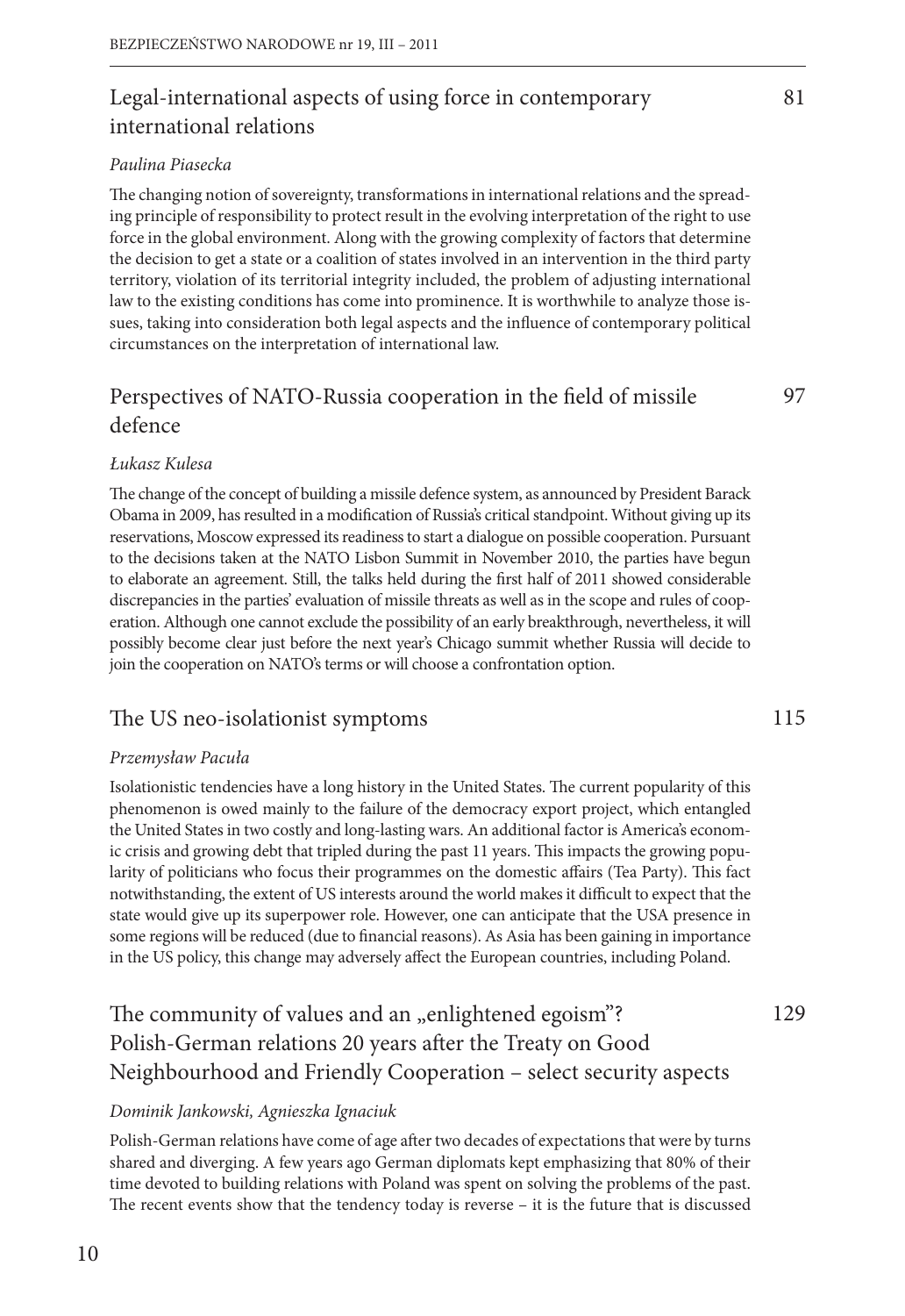165

more often than the past. The year 2011 has become a special moment in Polish-German relations: the Weimar Triangle has been revitalized, the Germans evidently support the priorities of the Polish presidency in the EU Council and the sympathy indicator for Poland among the Germans is positive for the first time in contemporary history.

#### The North Caucasus and Russia's security – an insoluble problem or a wasted opportunity? 145

### *Katarzyna Przybyła*

The Russian Federation faces many threats, challenges and chances, among them those in the North Caucasus – the region that has generated more problems than benefits since the time it was conquered by Russia. So far, Moscow's policy towards the North Caucasian republics has been incoherent, ad hoc and quite often marked by use of force. Recently some hopeful changes have occurred. Although violence continues to be common and the increase in the presence of military troops and structures is still on the cards, yet a new element has been introduced – a trend towards modernization and investments. Whether steps being taken by Russia and the North Caucasus will succeed or the security environment is doomed to another wave of destabilization, potentially more dangerous than the previous ones, depends on the consistency of actions taken by the authorities, their will to collaborate with the inhabitants and the attitudes of regional leaders.

# The "earthquake" in Israel's security environment

# *Aleksandra Dzisiów-Szuszczykiewicz*

The overthrow of the regimes in Tunisia and Egypt and the rise of political awareness among the Arab societies resulting in an open resistance to their authoritarian governments were enthusiastically received by the international community which hopes for democratization of the states of the region. However, the Israeli authorities are sceptic about the "Arab spring" calling it instead "the earthquake". They are afraid that the regional standing of Iran – whose nuclear programme is perceived as a threat to the Israeli existence - would rise. Yet Israel is most upset about losing its regional partners and allies (Egypt, Turkey), a possible loss of new ones (Jordan) and the uncertain future of the regime in Syria – hostile yet familiar. Unilateral actions undertaken by the Palestinians aiming at international recognition of the Palestinian state are also of serious concern.

# **NON-MILITARY ASPECTS OF SECURITY**

#### Select legal tools of protecting the critical infrastructure in Poland 181

#### *Karol Stec*

For several years Poland has set great store by the critical infrastructure and its protection. The crisis management law is listed as the basic tool serving to protect that infrastructure. However, the importance of other legal regulations has been neglected despite their essential role, as they include solutions applied successfully long before the crisis management law introduced systematic regulations in that field. The legal provisions scattered among them regulate thoroughly the issues relating to protecting and operating what the crisis management law recognized as the critical infrastructure.